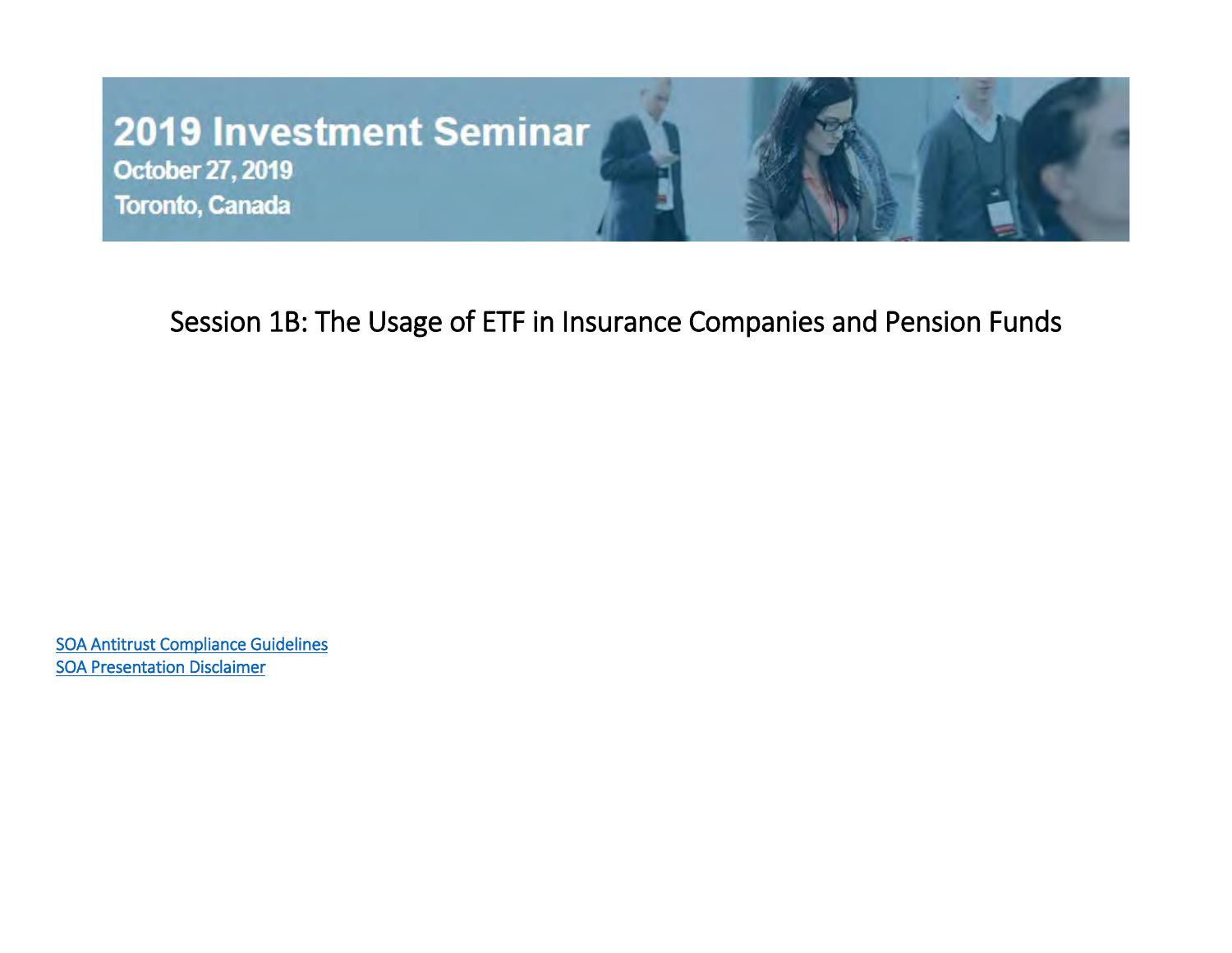

# ETF Industry Snapshot



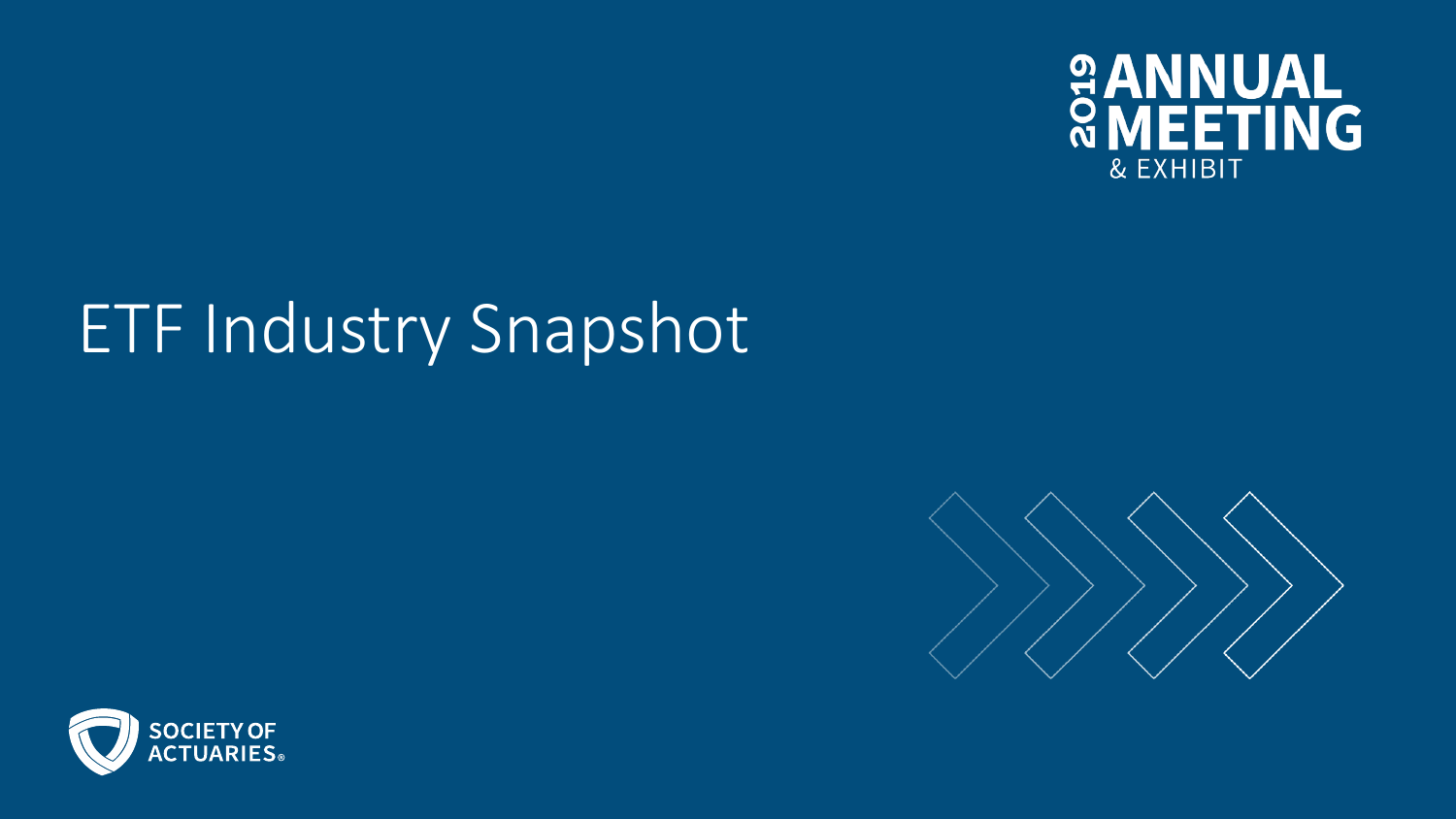#### US ETF AUM

#### US ETF Industry Growth



Source: Morningstar, Bloomberg, as of October 24, 2019. Chart is provided for illustrative purposes.



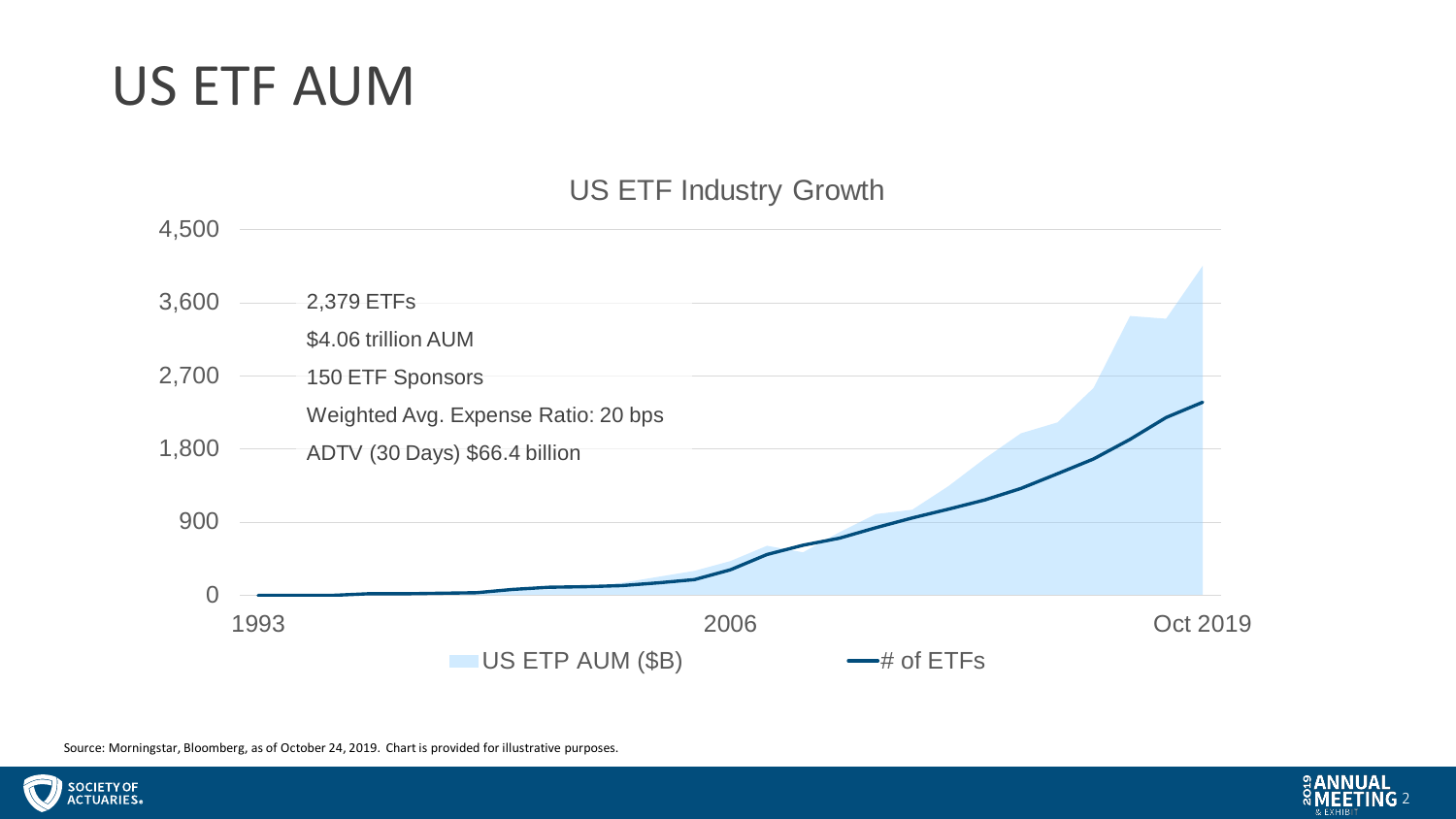## ETF Industry AUM Breakdown



Source: Morningstar, as of October 24, 2019. Chart is provided for illustrative purposes.



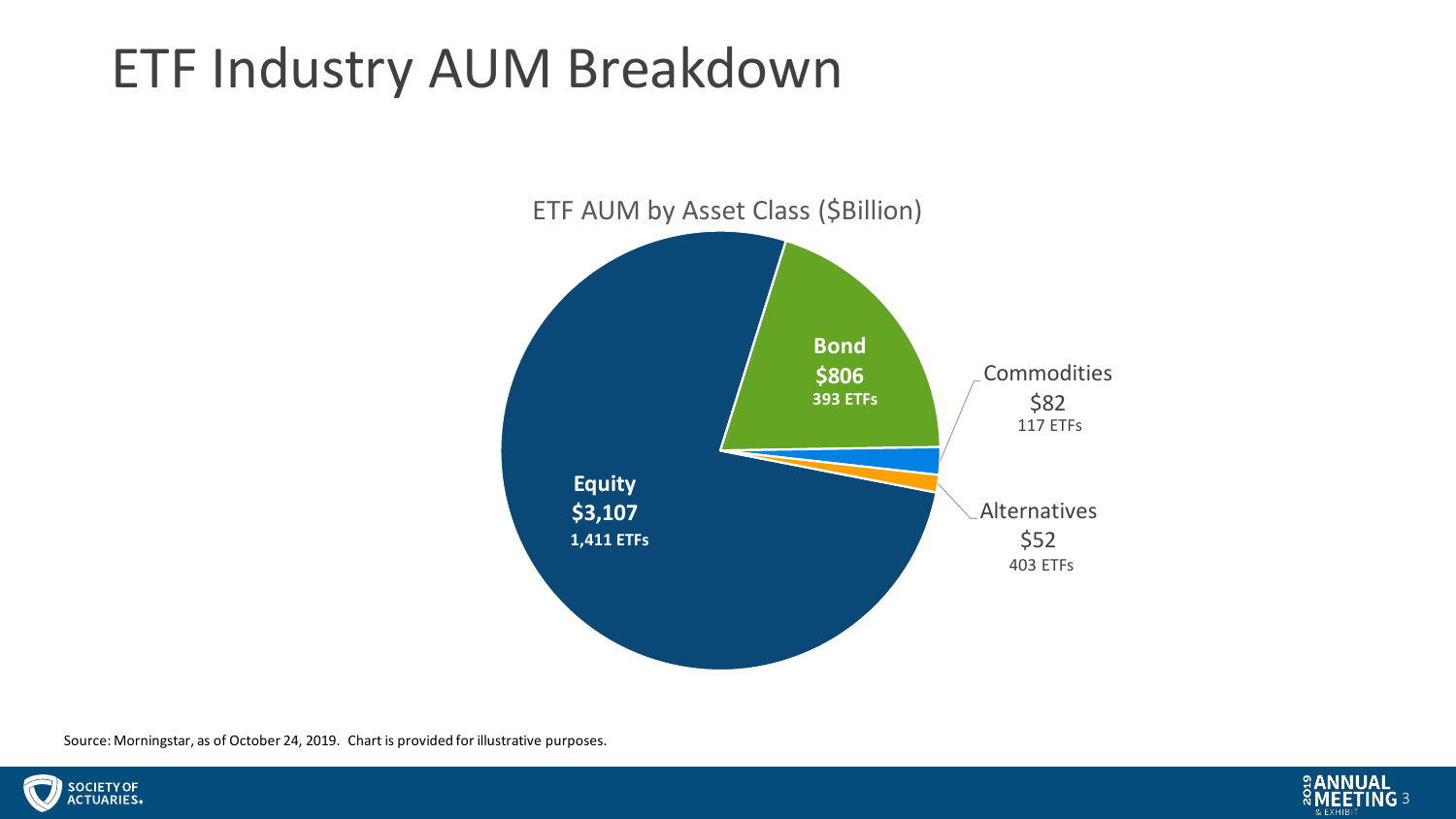## ETFs in Insurance General Accounts

**Raghu Ramachandran**

27 October 2019



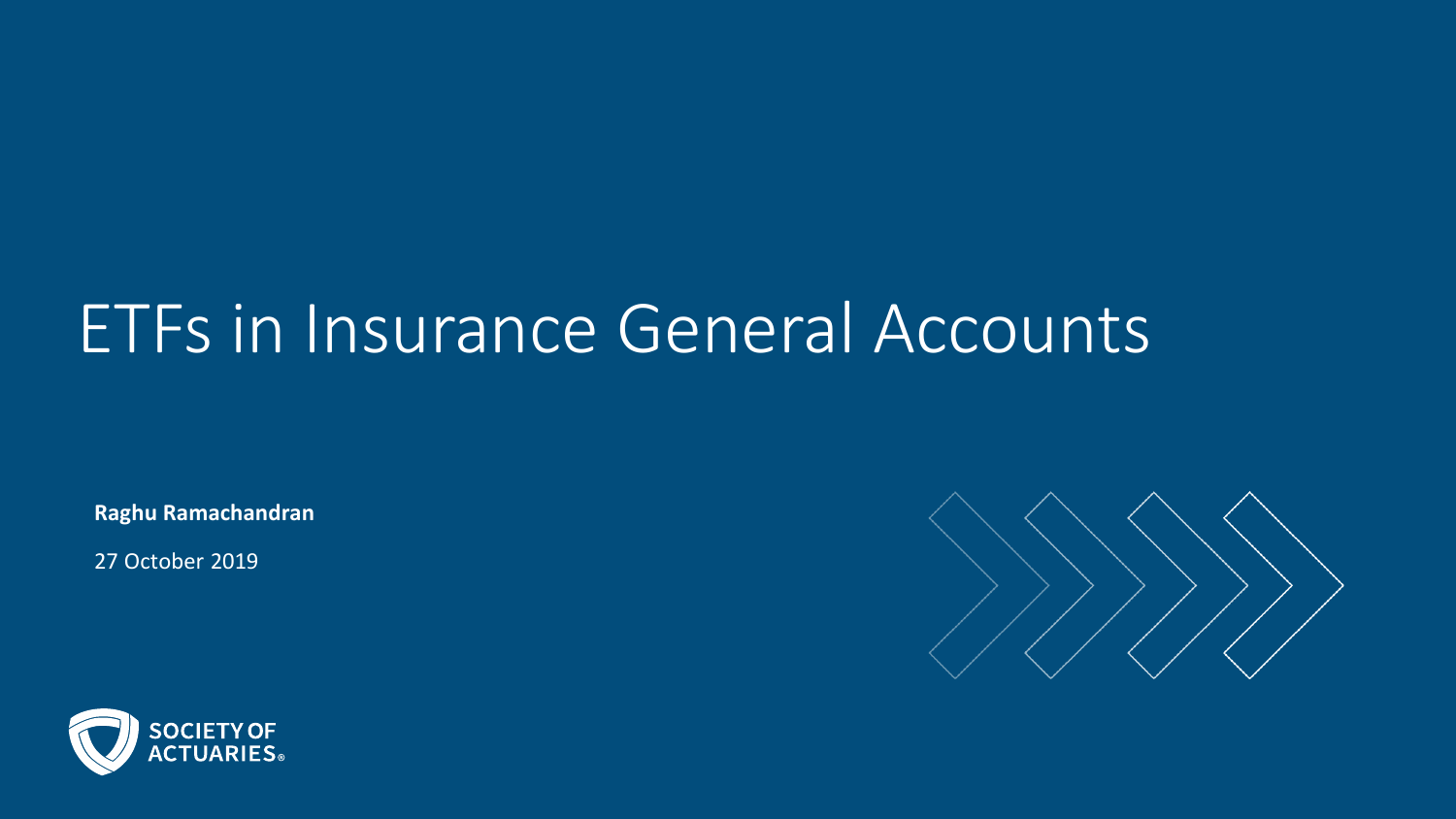#### ETF AUM



Source: National Association of Insurance Commissioners (NAIC) via S&P Global Market Intelligence. Data as of Dec. 31, 2018. Chart is provided for illustrative purposes.

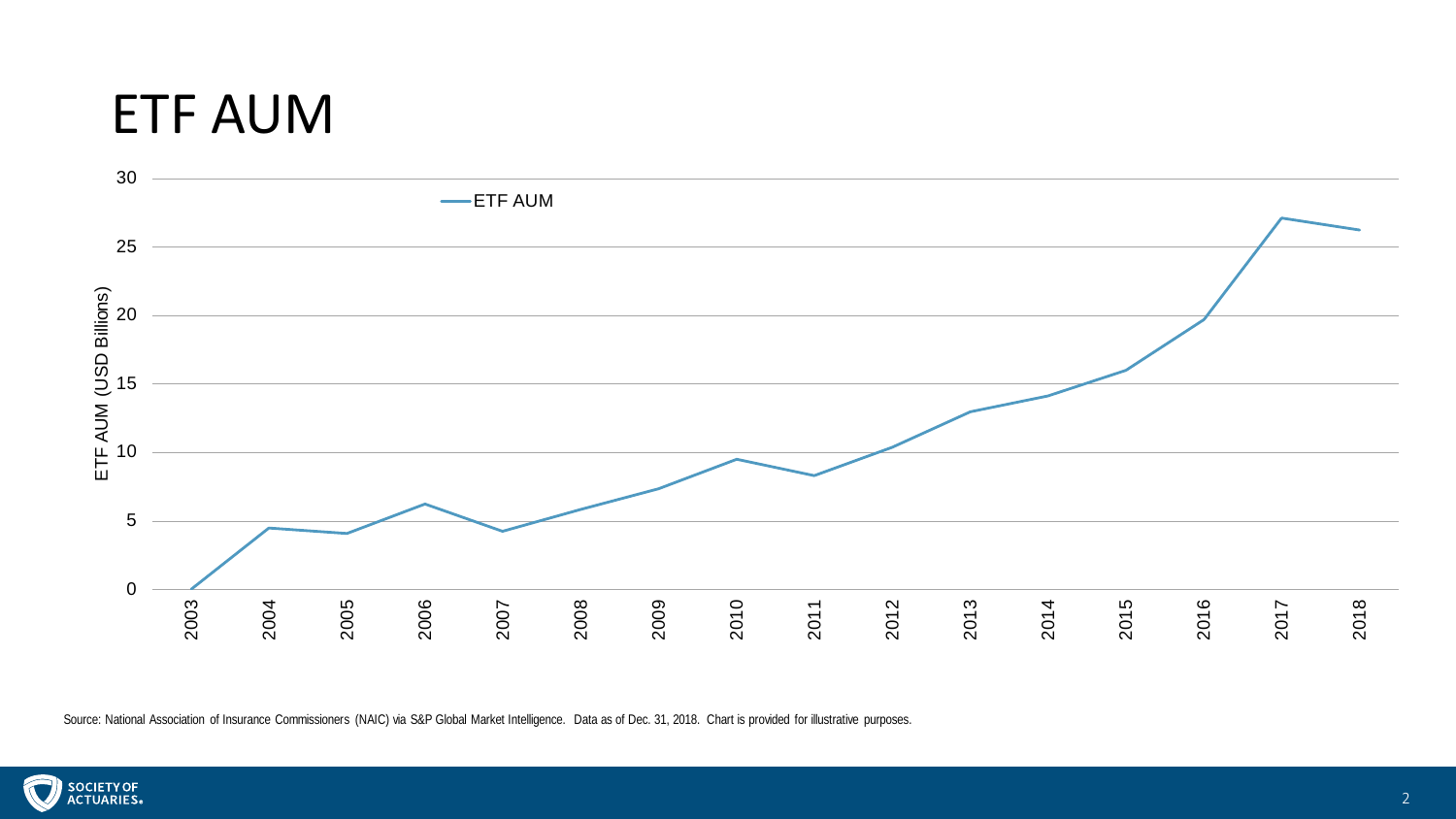#### ETF AUM Growth Trend



Source: NAIC via S&P Global Market Intelligence. Data as of Dec. 31, 2018. Chart is provided for illustrative purposes.

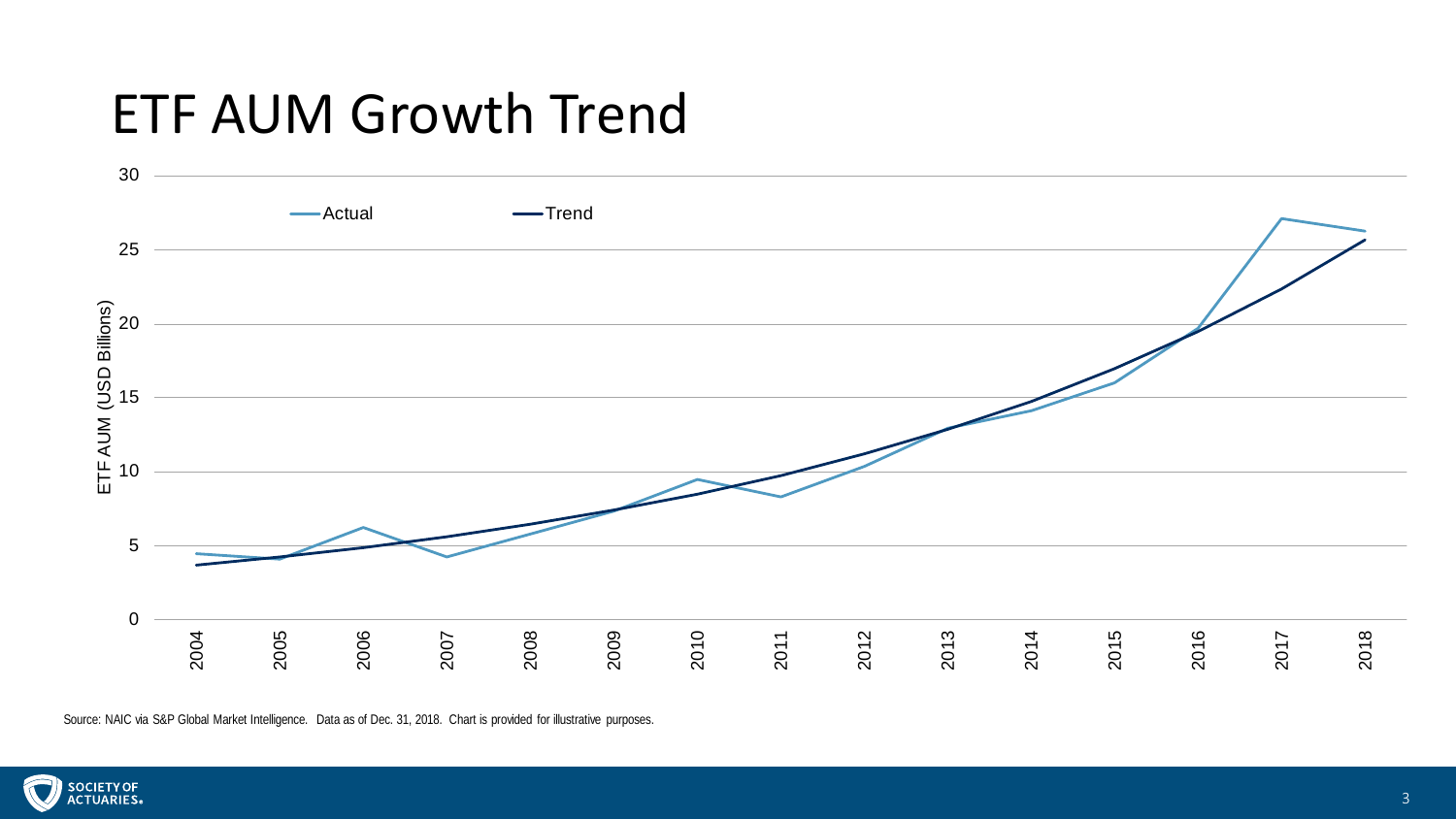### ETF Usage by Size of Insurance Company



Source: NAIC via S&P Global Market Intelligence. Data as of Dec. 31, 2018. Chart is provided for illustrative purposes

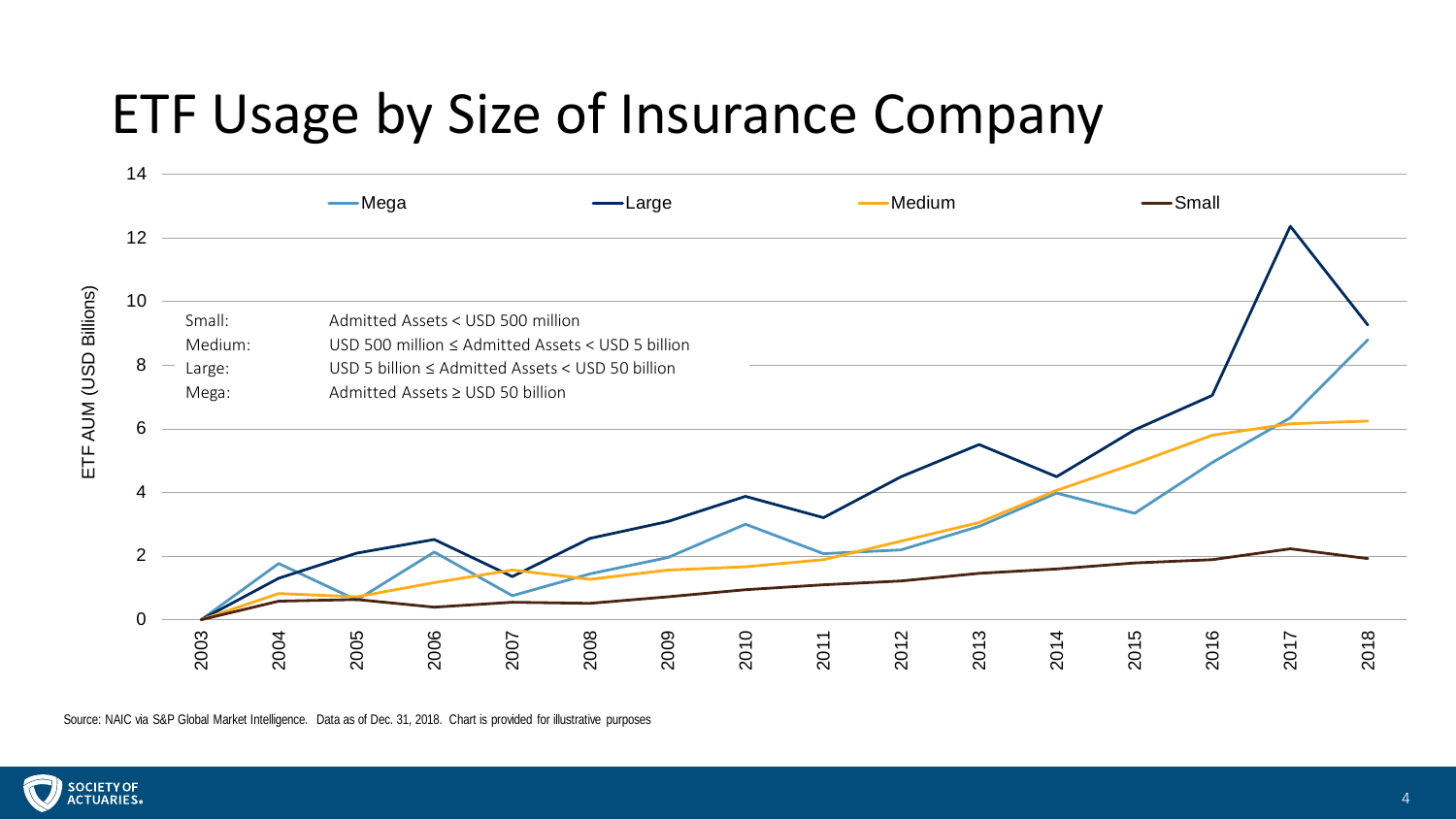## ETF AUM and ETFs as % of Admitted Assets



Source: NAIC via S&P Global Market Intelligence. Data as of Dec. 31, 2018. Chart is provided for illustrative purposes.

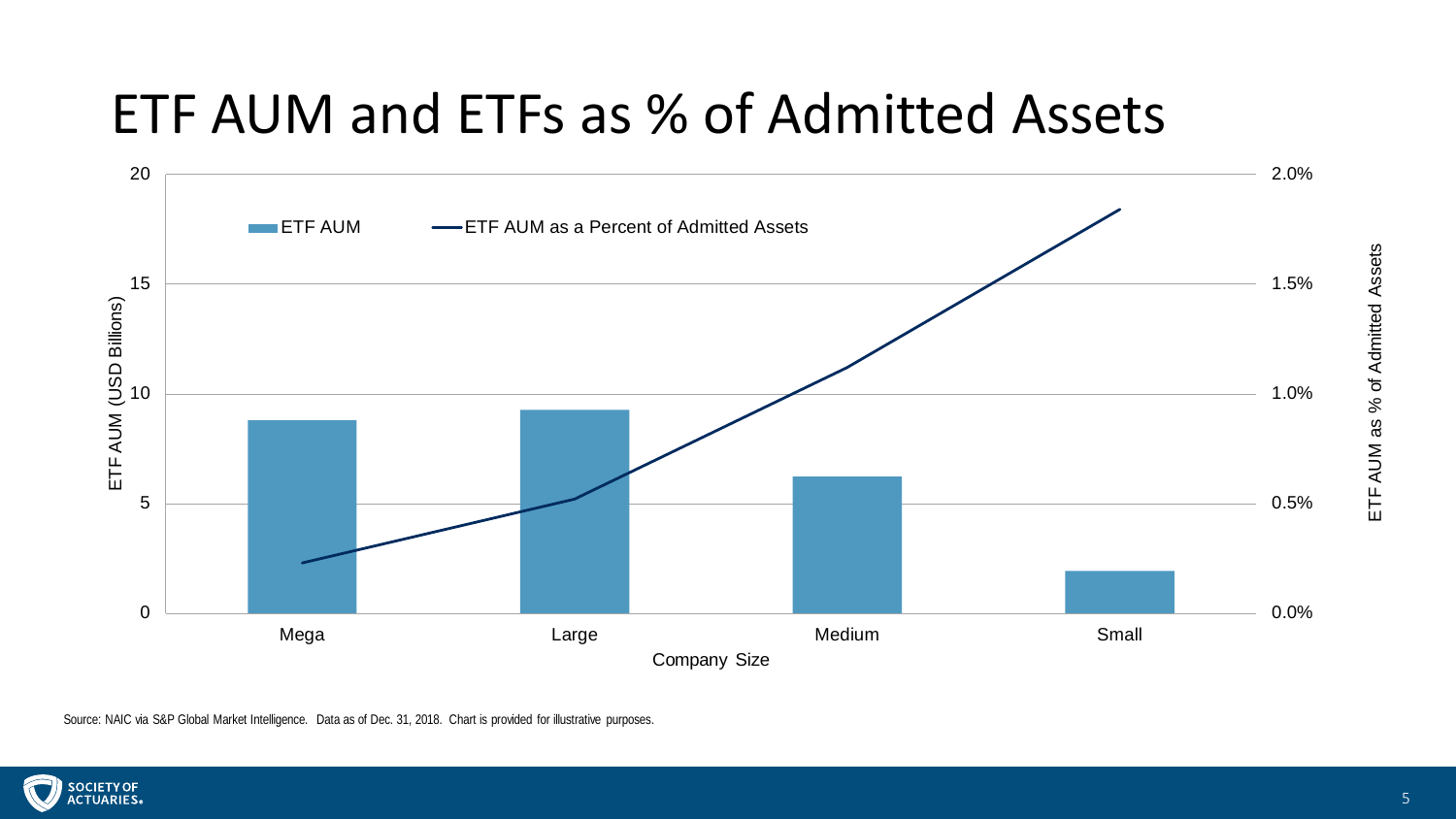#### CAGR of ETF AUM and Shares by Company



Source: NAIC via S&P Global Market Intelligence. Data as of Dec. 31, 2018. Charts are provided for illustrative purposes

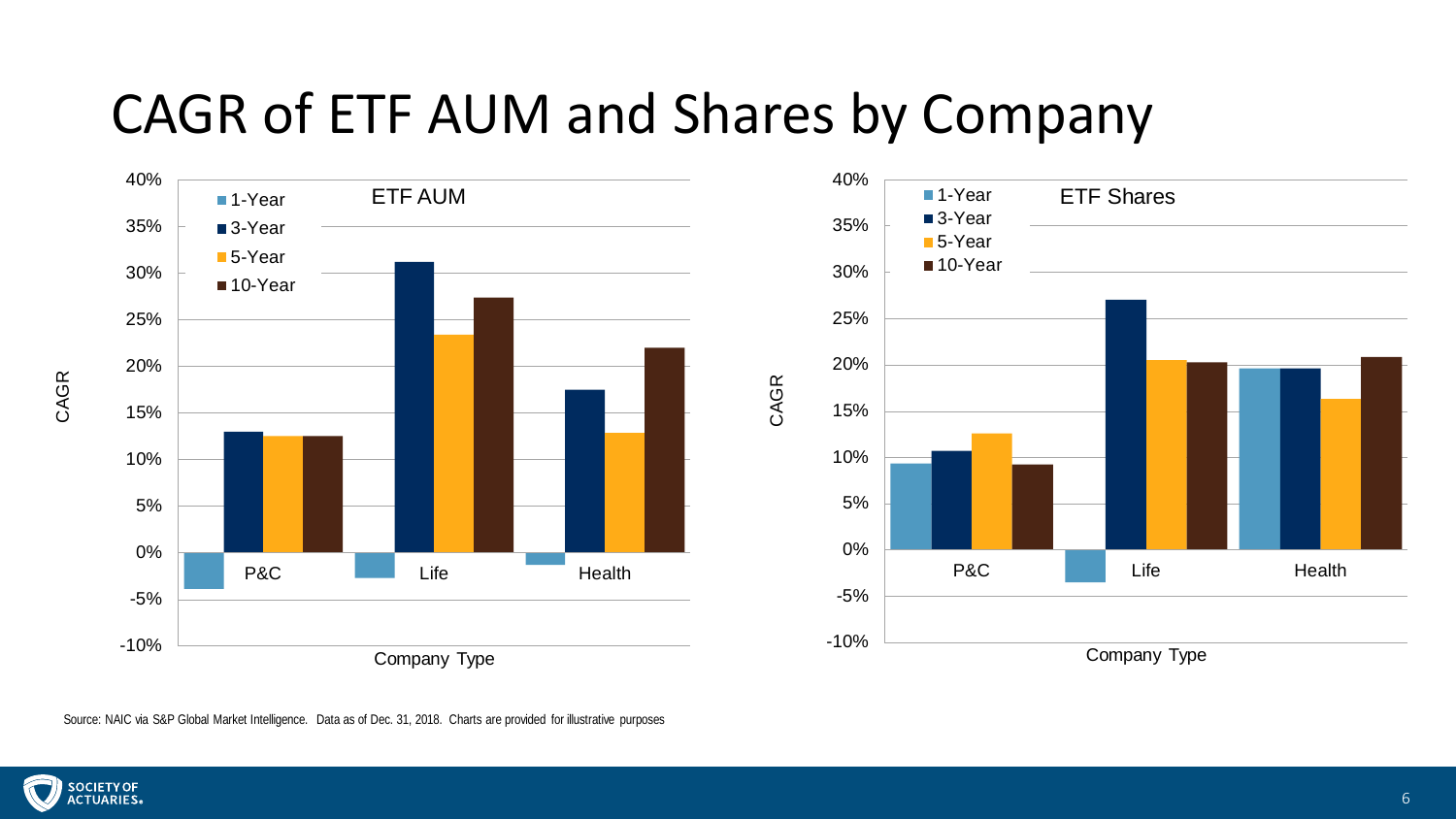#### ETF AUM by Asset Type



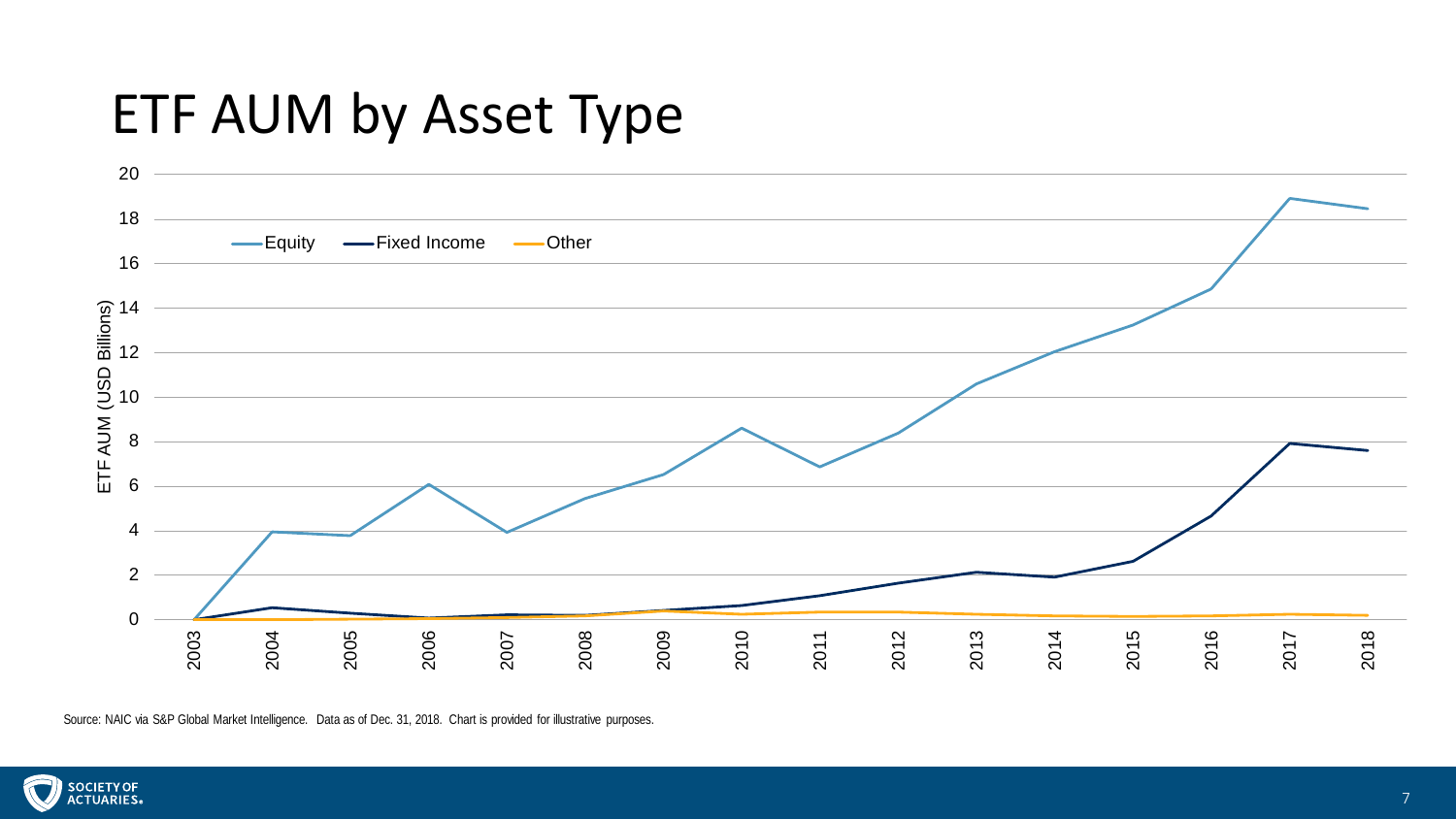#### CAGR of Insurance ETF AUM and Shares

CAGR





Source: NAIC via S&P Global Market Intelligence. Data as of Dec. 31, 2018. Charts are provided for illustrative purposes